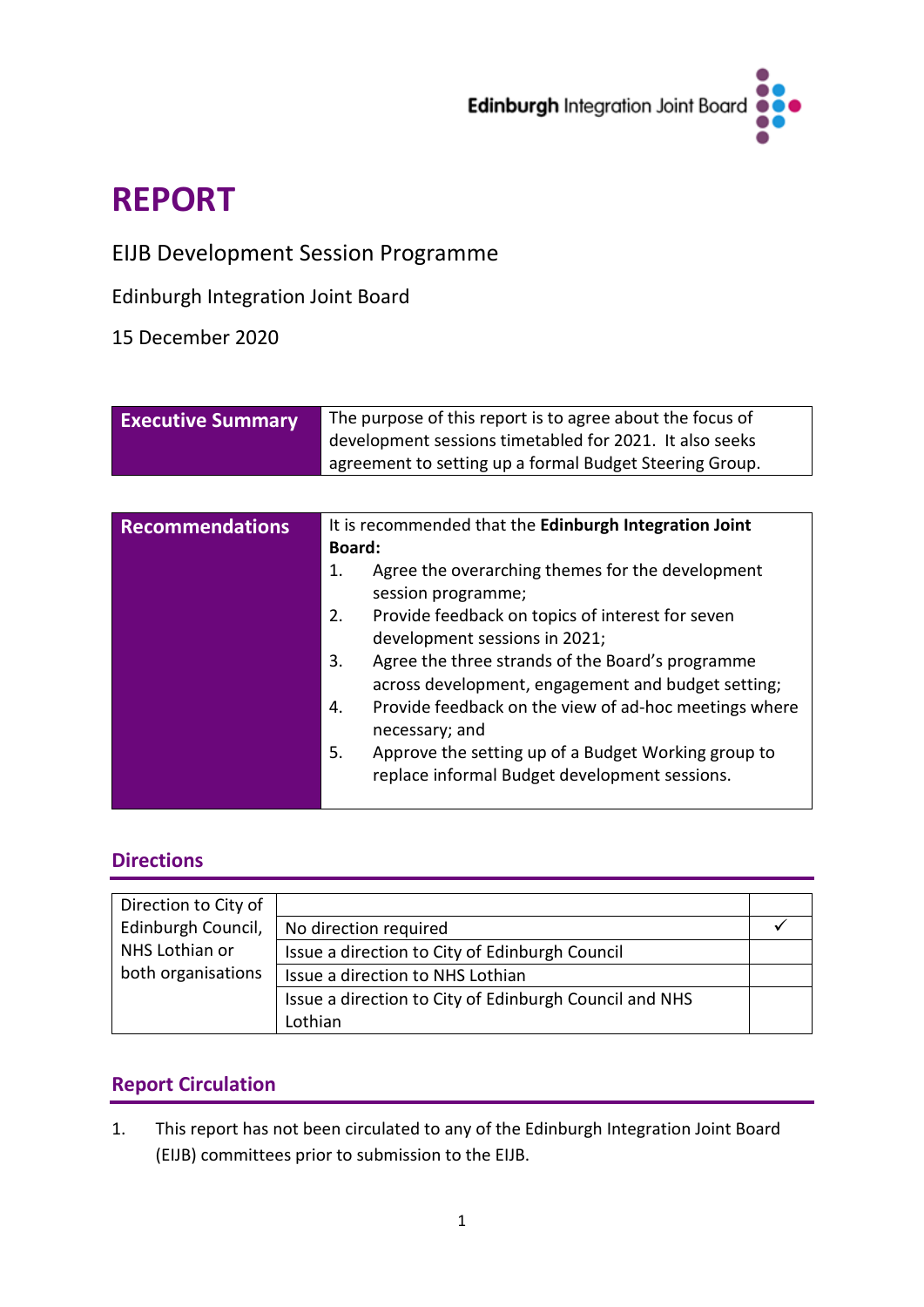

## **Main Report**

- 2. The EIJB agreed a programme of board meetings and development sessions for 2021 at its board on 21 July 2020. The programme for development sessions in 2020, mainly focussed on budget development and governance, with a small number of sessions focused on building knowledge and raising awareness of key issues.
- 3. Because of the increased governance through the Edinburgh Integration Joint Board (EIJB) committee structure, it is timely to review the development session programme for 2021 to ensure that development sessions are beneficial for Board Members and to also agree a regular format for development sessions in 2021.
- 4. It is proposed the development session programme in 2021 will focus on areas of genuine development, education on important issues and provide the opportunity for Board Members to undertake deep dives into key areas of interest or priority. An agenda and papers will be circulated for all development sessions no later than three working days from the date of the meeting, with a note circulated within ten working days.
- 5. Recognising the importance and complexity of budget setting and the focus of the EIJB on engaging regularly with the public, it is proposed these two areas are treated as separate strands of work, rather than as themes within the development session programme. Therefore, it is suggested there will be three overarching strands for the 2021 programme:
	- a. Board development sessions;
	- b. Budget development sessions; and
	- c. EIJB public and community engagement sessions
- 6. Appendix 1 gives Board Members an indication of what the programme could look like for 2021. Recognising the programme is a significant commitment for Board Members and that this would leave seven development sessions, part of this report is to aid discussion about topics for them. The report also aims to aid discussion and agree the Board's tolerance for ad-hoc additional sessions, should timebound issues arise, which may require input from the EIJB out-with the normal calendar.
- 7. An exercise was carried out in January 2020, asking Board Members what topics they would like to explore further as part for the development session programme and this feedback is included within appendix 1. Subject to the agreement of this paper, a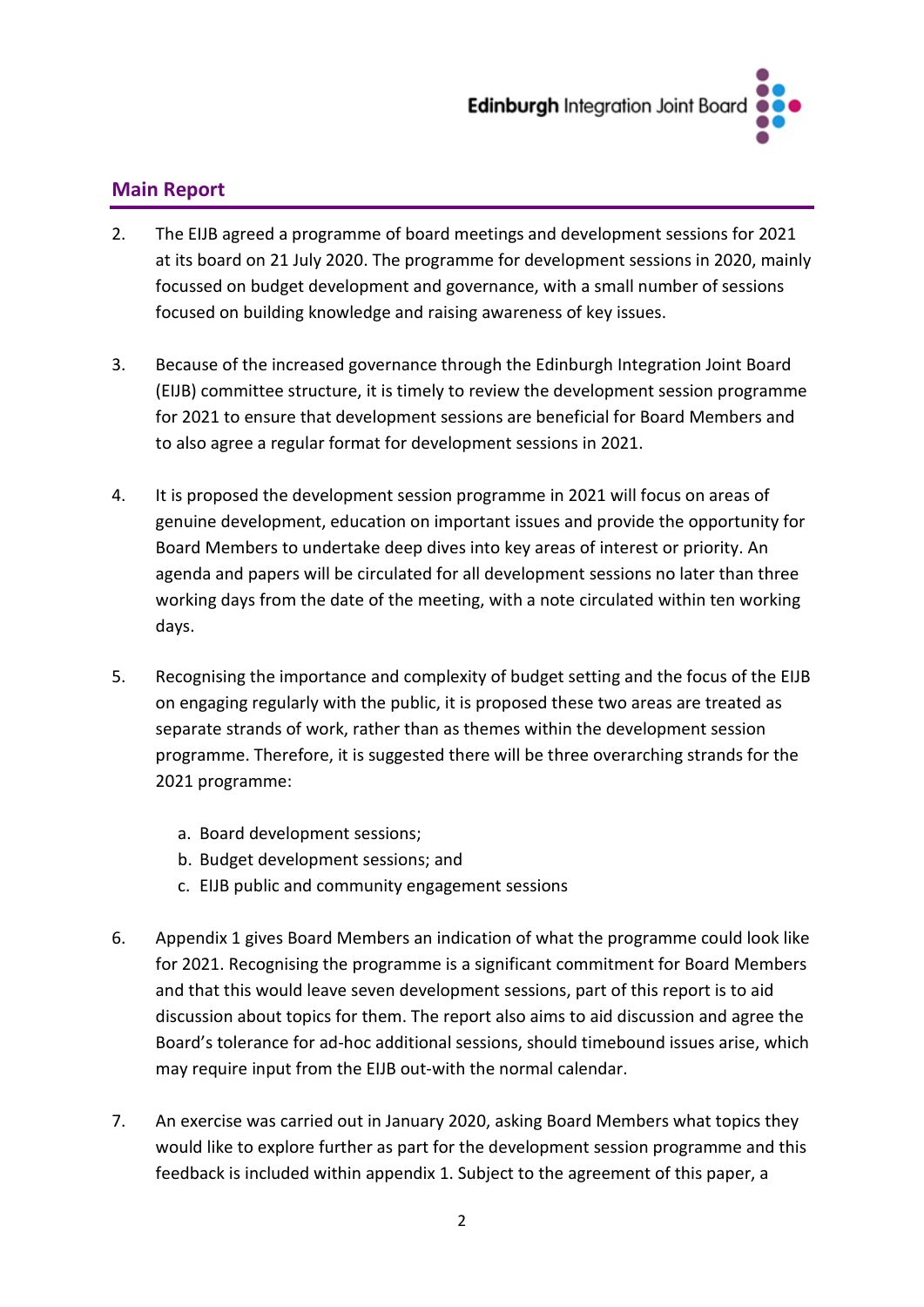

doodle poll will go out to all Board Members asking them to specify their preferences and this will be pulled together into an agreed programme for the seven development sessions for 2021. Further consideration will also be given on how technology could be utilised to record sessions for subsequent viewing.

- 8. It is proposed that there is a more structured approach to the budget development sessions for 2021. It is suggested that proposals are shaped through a formal Budget Working Group which would be minuted and make recommendations in terms of actions and decisions to the EIJB. This would require the agreement of the EIJB with a clear remit for the Budget Working Group. Attached at appendix 2 is draft terms of reference for the Budget Working Group.
- 9. It is also suggested that more of the business that is deemed developmental will be driven through the existing committee structures (e.g. Strategic Planning Group and Futures) to minimise any extra time commitments for Board Members. It is suggested that development sessions do not focus on current EIJB business and this is taken through the relevant Committee.

## **Implications for Edinburgh Integration Joint Board**

#### **Financial**

10. There are no financial impacts arising from this report.

#### **Legal / risk implications**

11. There are no legal or risk implications arising from this report.

#### **Equality and integrated impact assessment**

12. An equality and integrated impact assessment are not required for this proposal.

#### **Environment and sustainability impacts**

13. There are no environment or sustainability impacts arising from this report.

#### **Quality of care**

14. There are no quality of care issues arising from this report.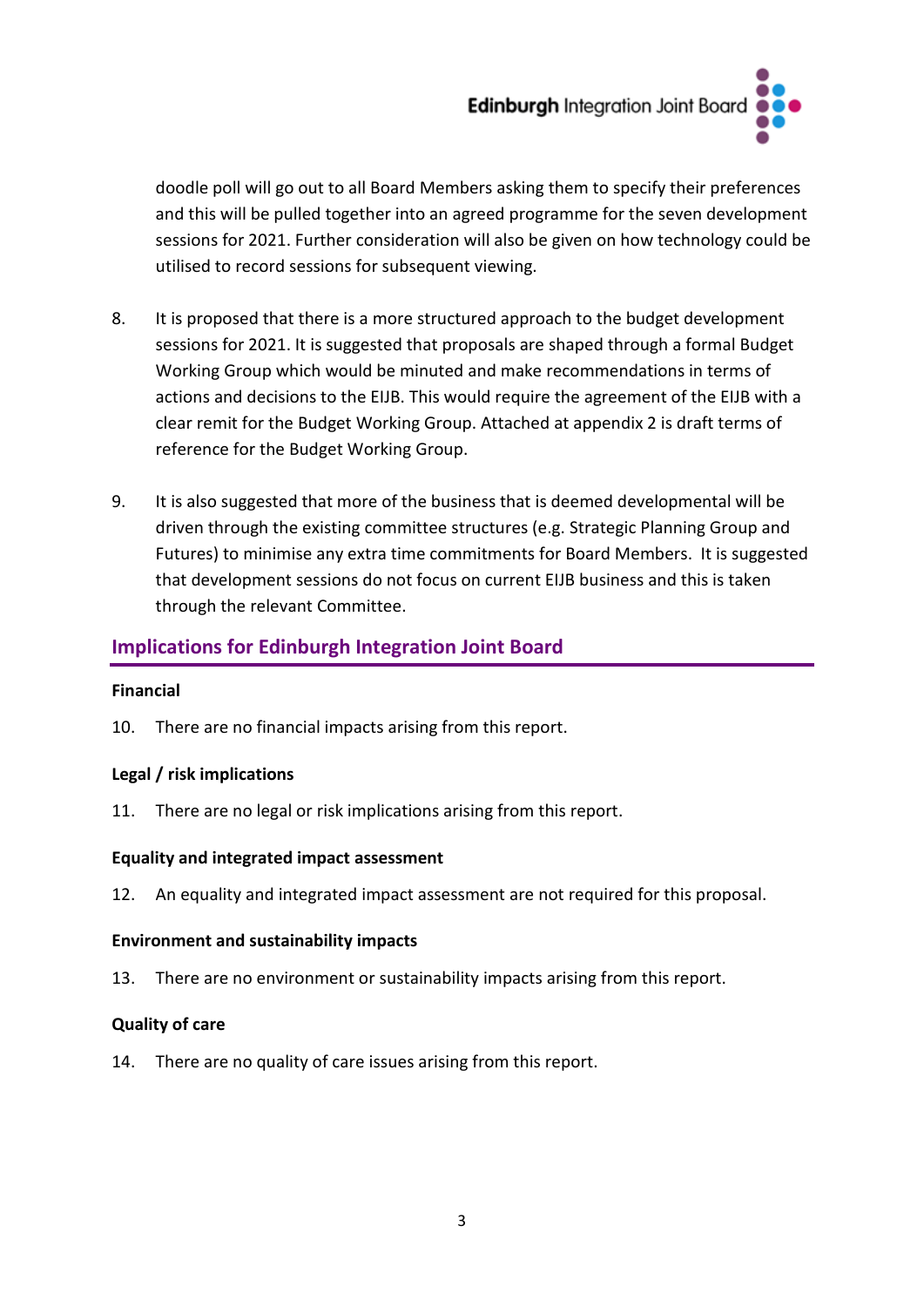

## **Consultation**

15. This purpose of this report is to consult with Board Members on ways to make the development sessions valuable and make best use of the time allocated to the sessions.

## **Report Author**

#### **Judith Proctor**

## **Chief Officer, Edinburgh Integration Joint Board**

Contact for further information:

Name: Angela Ritchie Email: angela.ritchie@edinburgh.gov.uk Telephone: 0131 529 4050

## **Background Reports**

1. None

## **Appendices**

| Appendix 1 | 2021 Development Session Programme                   |
|------------|------------------------------------------------------|
| Appendix 2 | <b>Budget Working Group Draft Terms of Reference</b> |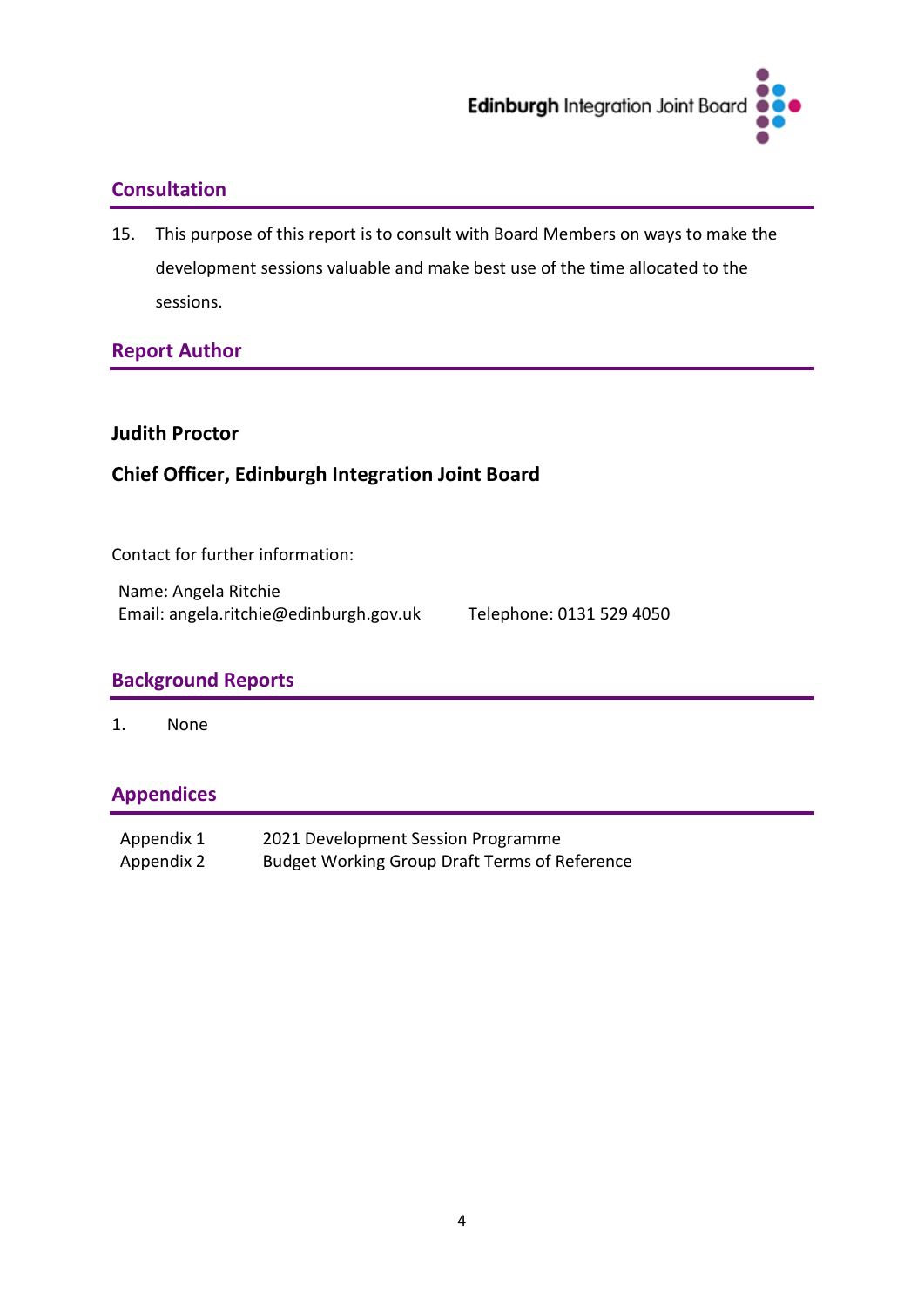

### Appendix 1 - Development Session Programme

|                                   | 2020       |            | 2021 |              |            |     |            |             |                          |     |      |     |            |                         |
|-----------------------------------|------------|------------|------|--------------|------------|-----|------------|-------------|--------------------------|-----|------|-----|------------|-------------------------|
|                                   | <b>Nov</b> | <b>Dec</b> | Jan  | Feb          | <b>Mar</b> | Apr | <b>May</b> | <b>June</b> | July                     | Aug | Sept | Oct | <b>Nov</b> | <b>Dec</b>              |
| Edinburgh Integration Joint Board |            | 14         |      | $\mathbf{2}$ | 24<br>(BS) | 27  |            | 22          |                          | 17  |      | 26  |            | $\overline{\mathbf{z}}$ |
| <b>Budget sessions</b>            |            |            | 25   | 25           | 9<br>(Q&A) |     |            |             | Council<br><b>Recess</b> |     | 14   |     | 23         |                         |
| EIJB development sessions         |            | 17         | 12   |              | 17         |     | 18         |             |                          |     |      | 5   | 2          | 14                      |
| Public engagement sessions        | 17 &<br>19 |            |      |              |            |     |            |             |                          |     |      |     |            |                         |

**Development Session topics suggested in January 2020**

| I. Mental Health and Substance Misuse Services          | 2. Inclusive Edinburgh                                                 |
|---------------------------------------------------------|------------------------------------------------------------------------|
| 3. Public Protection                                    | 4. Public engagement in the planning process and the real influence of |
|                                                         | citizens/patients/carers in determining policy and policy choices;     |
| 5. Benchmarking performance and learning solutions from | 6. Climate change and our response to the climate emergency and Carbon |
| others beyond Edinburgh;                                | Neutral 2030                                                           |
| 7. Governance of Board and improve its effectiveness    | 8. Health Inequalities and poverty                                     |
| 9. Engagement with dentists, optometrists etc.          | 10. Poverty Commission                                                 |
| 11. Transformation                                      | 12. Outputs from Independent Review of Adult Social Care Review        |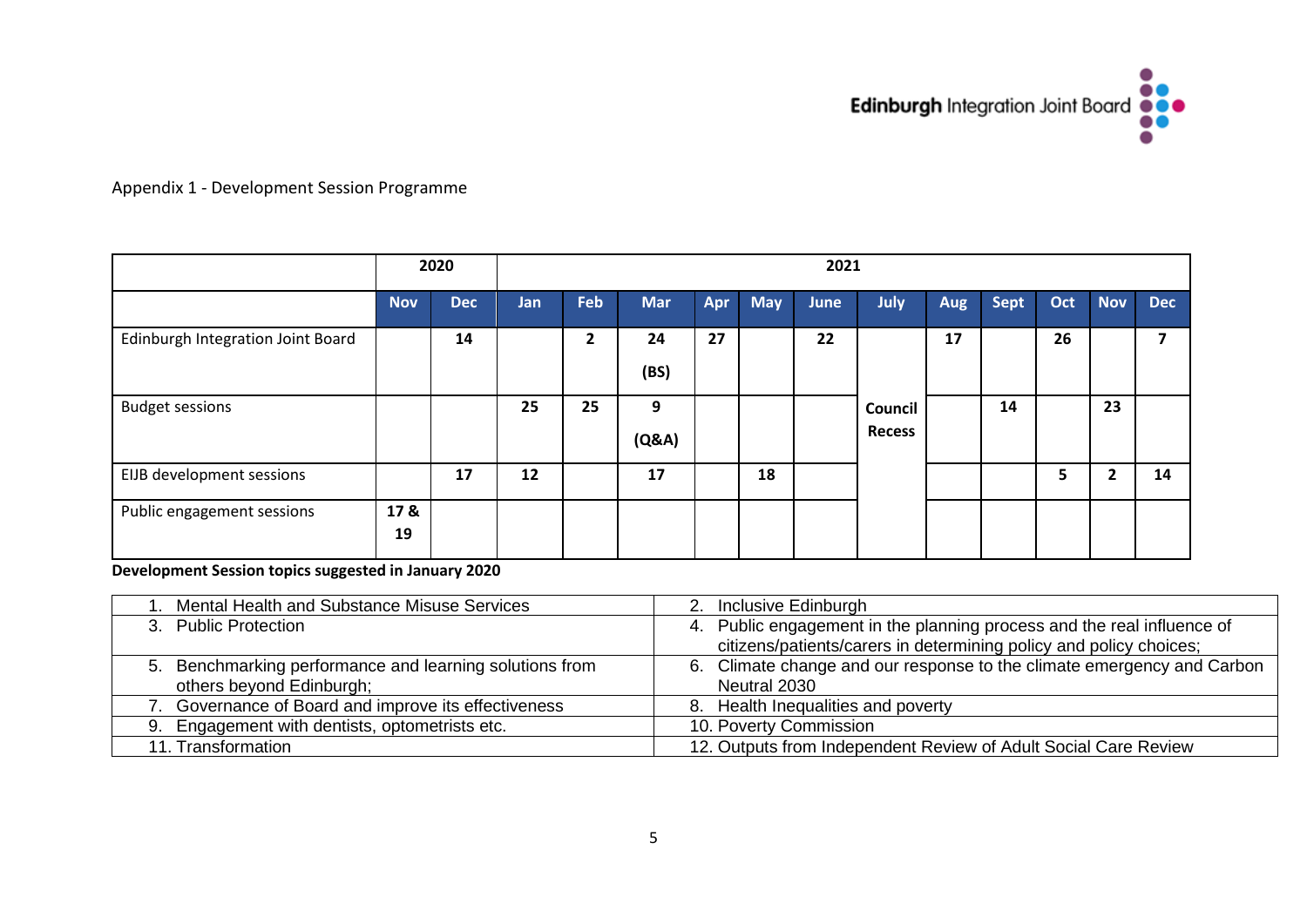

Appendix 2 – Budget Working Group Terms of Reference

#### **Budget Working Group Terms of Reference**

#### **1. Constitution of the Working Group**

The budget working group will be established by the Edinburgh Integration Joint Board (EIJB), to review and consider budget proposals developed by officers.

#### **2. Purpose and function**

The budget working group will:

- a) consider the financial plan and settlements from the IJB's partners
- b) support the EIJB to understand the budget challenges faced by the EIJB
- c) assist members to make informed financial planning decisions
- d) set priorities for future financial planning
- e) provide a forum for the Chief Officer and Chief Finance Officer to hear members' views on financial planning.
- 3. The working group is:
	- a. a non-statutory working group of the EIJB and had no executive powers other than those specifically delegated in the terms of reference
	- b. Authorised by the EIJB in investigate any activity within its terms of reference, to seek any information it required from relevant officers to provide information to support the work of the working group
	- c. Authorised by the EIJB to invite individuals with relevant experience and expertise to support its functions.
- 4. The working group shall have the power to establish in exceptional circumstances, sub-groups and / or task and finish groups for the purpose of addressing specific tasks or areas of responsibility if approved by the EIJB.
- 5. The terms of reference including the reporting procedures of any sub-groups and / or task and finish groups much be approved but the EIJB on an annual basis.

#### **Membership**

- 6. All EIJB members will be appointed to the budget working group with the Chair of the EIJB appointed as Chair of the working group. The Vice Chair will assume the role of the Chair in the formal absence of the Chair. Substitutes are not permitted.
- 7. Relevant officers will also attend to aid discussions in consultation with Chair and Vice Chair.